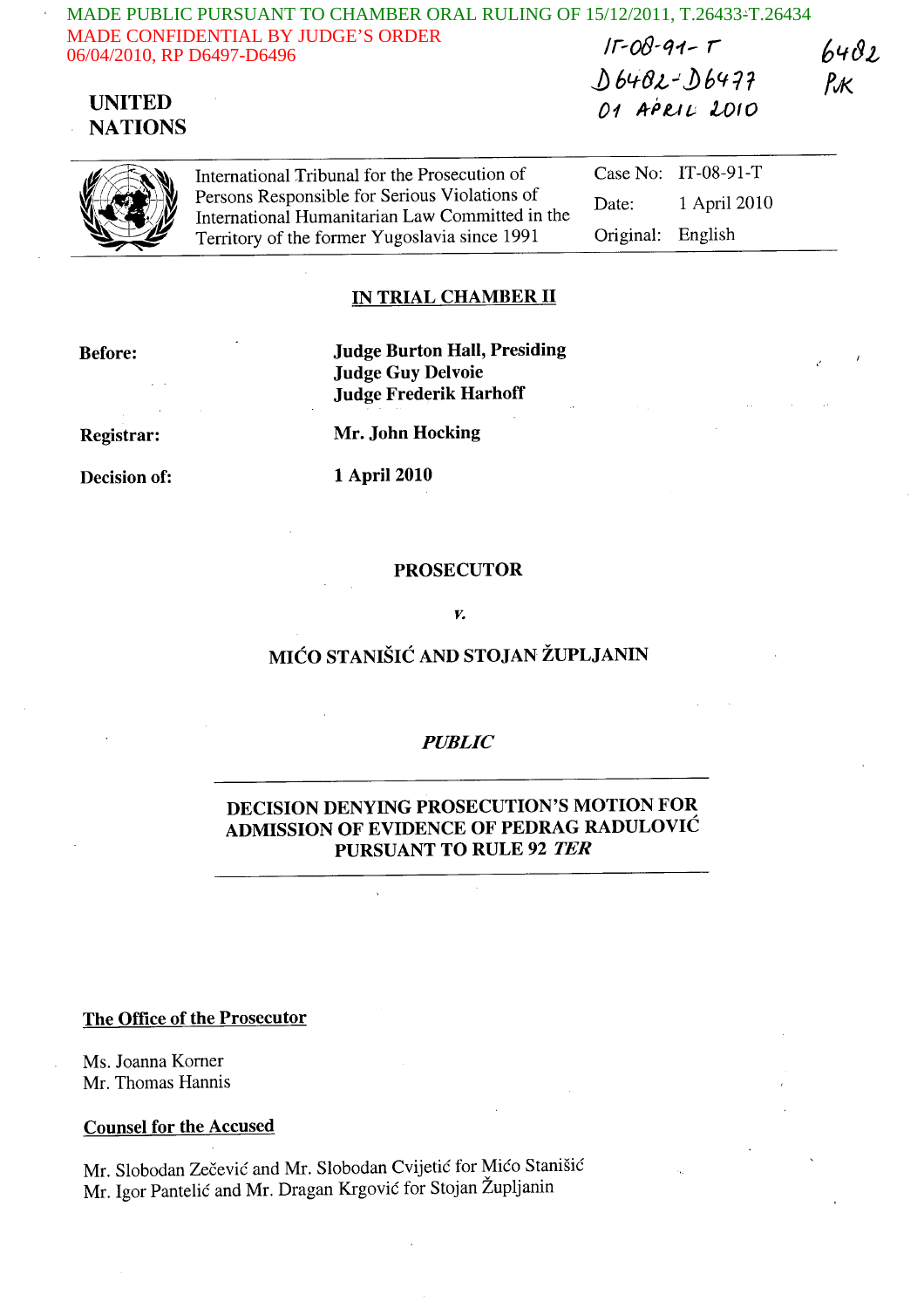#### MADE PUBLIC PURSUANT TO CHAMBER ORAL RULING OF 15/12/2011, T.26433-T.26434 MADE CONFIDENTIAL BY JUDGE'S ORDER 64R1 06/04/2010, RP D6497-D6496

**TRIAL CHAMBER 11** ("Trial Chamber") of the International Tribunal for the Prosecution of . Persons Responsible for Serious Violations of International Humanitarian Law Committed in the Territory of the former Yugoslavia since 1991 ("Tribunal") is seised of the "Prosecution's motion for admission of evidence of ST-182 pursuant to Rule *92ter* with confidential annexes", filed confidentially on 15 January 2010 ("Motion"), in which the Prosecution requests the Trial Chamber to admit the evidence of Pedrag Radulovic (STI82) pursuant to Rule 92 *ter* of the Rules of Procedure and Evidence of the Tribunal ("Rules").<sup>1</sup> On 29 January 2010, the Defence of Stojan Župljanin ("Župljanin Defence") responded objecting to the Motion ("Župljanin Response").<sup>2</sup> On 3 February 2010, the Prosecution sought leave to reply and replied to Župljanin Response ("Reply").<sup>3</sup> The Trial Chamber will grant leave to reply. Also on 3 February 2010, the Defence of Mico Stanisic ("Stanišić Defence") filed an application to join in the submissions of the Župljanin Response.<sup>4</sup> Having been filed outside the time prescribed by Rule 126 *his,* the Trial Chamber will not take it into consideration.<sup>5</sup>

## **I. SUBMISSIONS**

### A. **Motion**

1. The Prosecution submits that Pedrag Radulovic, "currently designated on the Prosecution's Rule 65 *ter* witness list as a *viva voce* witness, was a Chief Inspector of the RSMUP national security service ("SNB") at CSB Banja Luka during the period relevant to the Indictment" and that "[h]is intelligence group was responsible for a significant number of intelligence reports [...] concerning events in the Autonomous Region of Krajina ("ARK") and the Autonomous Region of Northern Bosnia ("SAO Northern Bosnia") that are highly probative in this case."<sup>6</sup>

2. Pedrag Radulovic provided written statements to the Prosecution on 15 November 2008 and 13 April 2009. Moreover, he was interviewed by the Prosecution on 25 March 2009, 30 March 2009, 1 April 2009, 23 April 2009, 24 April 2009 and 17 July 2009 (collectively, "Previous Statements").<sup>7</sup> The Prosecution states that "[g]iven the volume of Mr. Radulovic previous statements and interview transcripts, [i]t has consolidated this evidence into an amalgamated written

 $<sup>6</sup>$  Motion, para. 3.</sup>

 $<sup>1</sup>$  Motion, para. 1.</sup>

<sup>&</sup>lt;sup>2</sup> Zupljanin response to Prosecution's motion for admission of evidence of ST-182 pursuant to Rule 92ter, filed confidentially on 29 Jan 2010.

<sup>&</sup>lt;sup>3</sup> Prosecution's motion for leave to reply and reply to Župljanin response to Prosecution's motion for admission of evidence of ST-182 pursuant to Rule *92ter,* filed confidentially on 3 Feb 2010.

<sup>4</sup> Mr. Stanišić's application to join Župljanin response to Prosecution's motion for admission of evidence of ST-182 pursuant to Rule 92ter, filed confidentially on 3 Feb 2010.

<sup>.</sup> Stanisic Response, para. 1.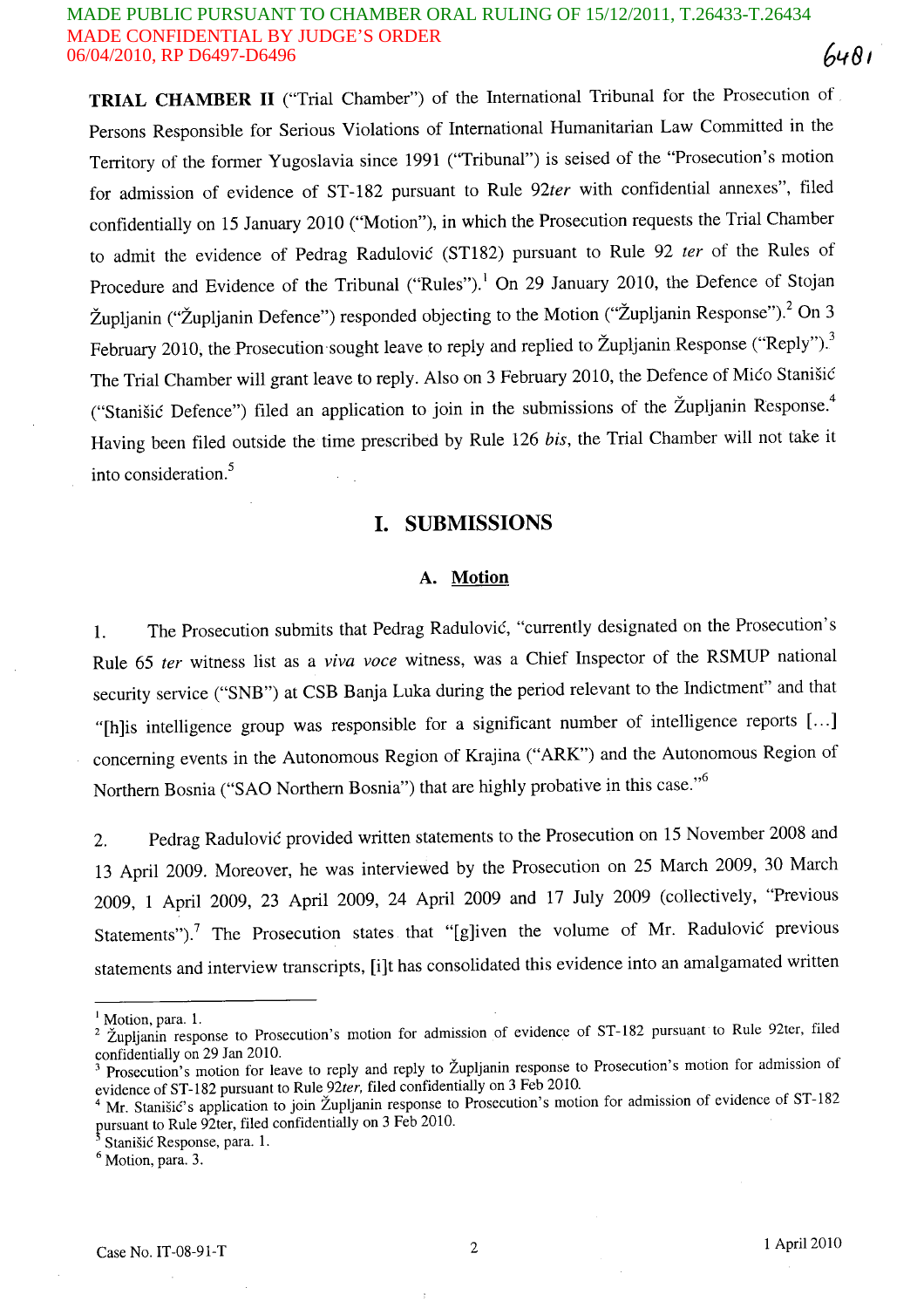#### MADE PUBLIC PURSUANT TO CHAMBER ORAL RULING OF 15/12/2011, T.26433-T.26434 MADE CONFIDENTIAL BY JUDGE'S ORDER 6480 06/04/2010, RP D6497-D6496

statement ["Amalgamated Statement"]".<sup>8</sup> The Amalgamated Statement contains "additional clarifications and observations" that the witness provided to the Prosecution on 2-5 December 2009.<sup>9</sup> The Prosecution seeks to have the Amalgamated Statement admitted into evidence pursuant to Rule 92 *ter,1O* arguing that "[a]lthough Mr. Radulovic has not previously testified before this Tribunal, the practice of the Tribunal clearly indicates that there is 'no limit to the scope of Rule *92ter* to a specific means of documenting evidence and, in general, the requirement of written statement should be considered fulfilled when the witness's words are document and preserved'."<sup>11</sup>

3. The Prosecution . submits that the Motion is in the interests of justice and that the "[a]dmission of Radulović's written evidence will not deprive the Accused of a fair trial."<sup>12</sup> It is submitted that "the Trial Chamber will be able to further assess this witness's credibility during the Prosecution's limited direct examination, and through its own questions."<sup>13</sup>

4. The Prosecution asserts that "admitting Mr. Radulovic's evidence pursuant to Rule *92ter*  will help ensure an effective and expeditious trial."<sup>14</sup> It states that "[a]t the time of filing the Pre-Trial Brief, the Prosecution estimated that it needed six hours to complete the direct examination of Mr. Radulovic as *viva voce* witness" but that, "[a]s a result of subsequent interviews with this witness and a further assessment of his evidence, the Prosecution has since determined that it would require at least twice that amount of time."<sup>15</sup> It submits that if the Trial Chamber grants the Motion, "the Prosecution would seek leave to reduce the amount of direct examination time for this witness to two hours, resulting in a significant saving of time."<sup>16</sup>

## **B. Zuplianin Response**

5. The Zupljanin Defence opposes to the Motion, submitting that it is not in the interest of justice to permit Pedrag Radulović to testify pursuant to Rule 92 *ter.*<sup>17</sup> The Župljanin Defence "[balks] at the use of rule *92ter* as a mechanism to avoid presenting witnesses for examination-in-

*9 Ibid.* 

 $^7$ Id., para 4.

*<sup>8</sup> Ibid.* 

<sup>10</sup>*Ibid.* 

<sup>&</sup>lt;sup>11</sup> *Ibid., citing Prosecutor v. Stanišić & Simatović, Case No. IT-03-69-T, Decision on Prosecution's motion for the* admission of written evidence of witness Slobodan Lazarevic pursuant Rule 92 ter, 16 May 2008, para. 18, quoting *Prosecutor v. Popovic et aI. ,* Case No. IT-05-88-T, Decision on motion to convert *viva voce* witnesses to Rule 92 *ter*  witnesses, 31 May 2007, p. 2.

<sup>12</sup>*Id.,* para 8.

<sup>13</sup>*Ibid.* 

<sup>14</sup>*Id.,* para. 9.

<sup>15</sup>*Ibid.* 

<sup>16</sup>*Ibid.* 

<sup>&</sup>lt;sup>17</sup> Župljanin Response, paras 4-7.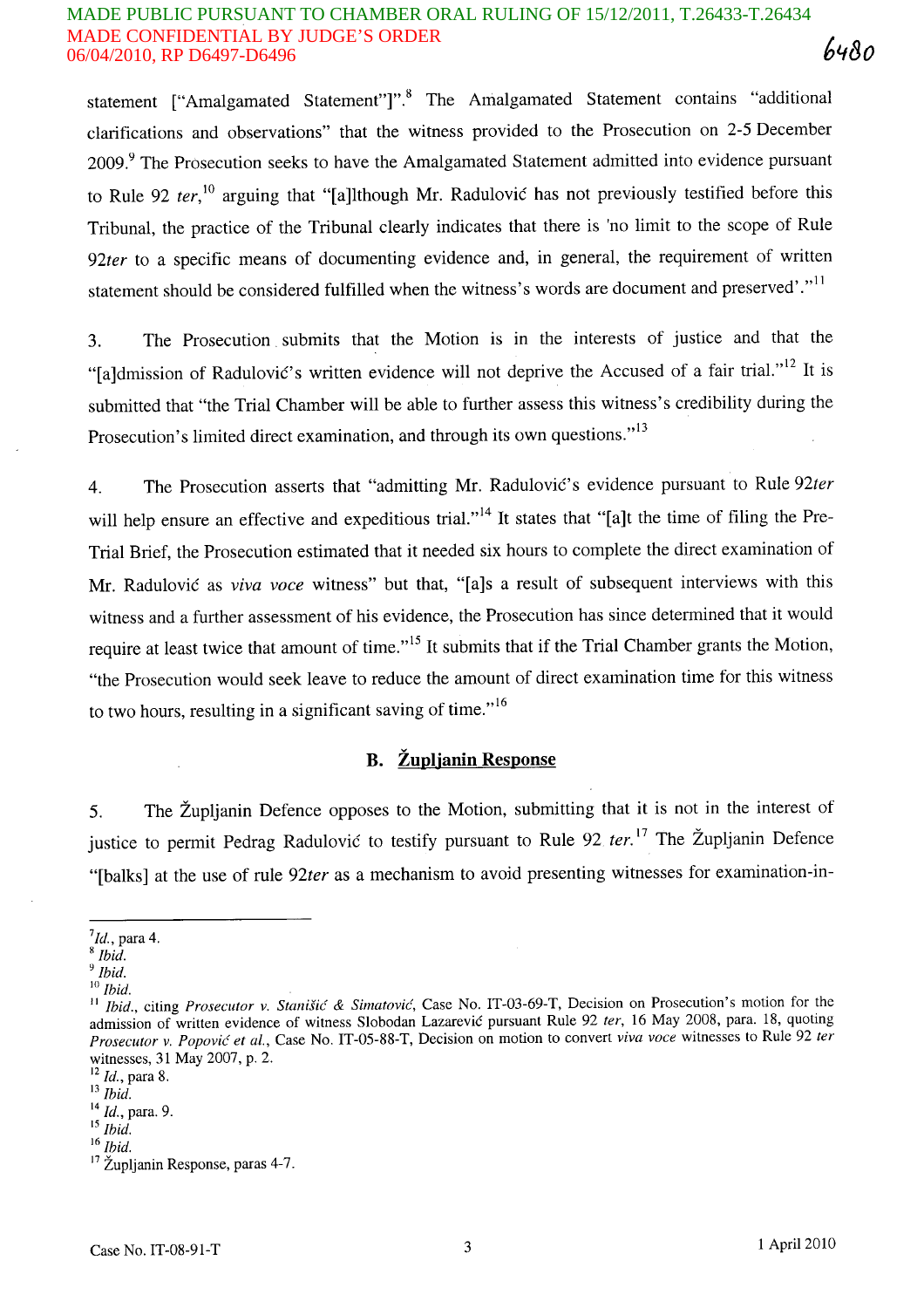### MADE CONFIDENTIAL BY JUDGE'S ORDER 06/04/2010, RP D6497-D6496 MADE PUBLIC PURSUANT TO CHAMBER ORAL RULING OF 15/12/2011, T.26433-T.26434

chief whose accounts are inconsistent or incredible, thereby ensuring the more cohesive presentation of their testimony by virtue of a synthesised written statement" and opposes the Motion "due to the prejudicial limitations on the Defence's ability to effectively cross-examine this witness if the request is granted."<sup>18</sup>

6. The Defence argues that the content of the Previous Statements "is, to a significant extent, both inconsistent and incredible" and "[r]esplendent with examples of second and third-hand hearsay."<sup>19</sup> Additionally, the Defence argues that "due to the obvious unreliability of the witness the Trial Chamber cannot be sure of which version of his account the witness would present if required to submit to oral examination-in-chief' and that "it is unfair for the Prosecution to substitute oral examination-in-chief for an .account contained in a single written statement which has been prepared many years after the events in question."<sup>20</sup> The Defence submits that the Amalgamated Statement "presents the witness's account as one that is broadly consistent and therefore capable of belief whereas the Trial Chamber could well take a different view of the witness's credibility if they were required to present their testimony in the traditional way and be cross-examined by the Defence upon any inconsistencies which may arise in the course of their testimony."<sup>21</sup> It states that "[i]t is only ever appropriate to circumscribe the time honoured tradition of examination-in-chief being followed by cross-examination in circumstances where the Defence is not prejudiced by the restrictions on their ability to observe the witness giving oral answers in advance of crossexamination."<sup>22</sup> The Defence submits that "judicial economy should never outweigh the right of the accussed to a fair trial" $23$  and that the Motion should be denied "in order to uphold the fair trial rights of the Accused." $^{24}$ 

#### C. **Reply**

7. The Prosecution states that the Defence's submissions that the Previous Statements are inconsistent, incredible and resplendent with examples of second and third-hand hearsay are unsubstantiated.<sup>25</sup> It submits that the Defence has neither cited any inconsistency, nor shown "how the [Amalgamated Statement] inaccurrately reflects the evidence provided in the witness's prior statements and transcripts."<sup>26</sup> The Prosecution emphasises that the Amalgamated Statement "solely

- <sup>18</sup>*Ibid.*
- <sup>19</sup>*Id. ,* para. 6.
- *20 Ibid.*
- <sup>21</sup>*Ibid.*
- *22 Ibid.*
- *23 Ibid.*

*<sup>24</sup> Id.,* paras 7 and 9.

 $25$  Reply, para. 2.

*<sup>26</sup> Ibid.*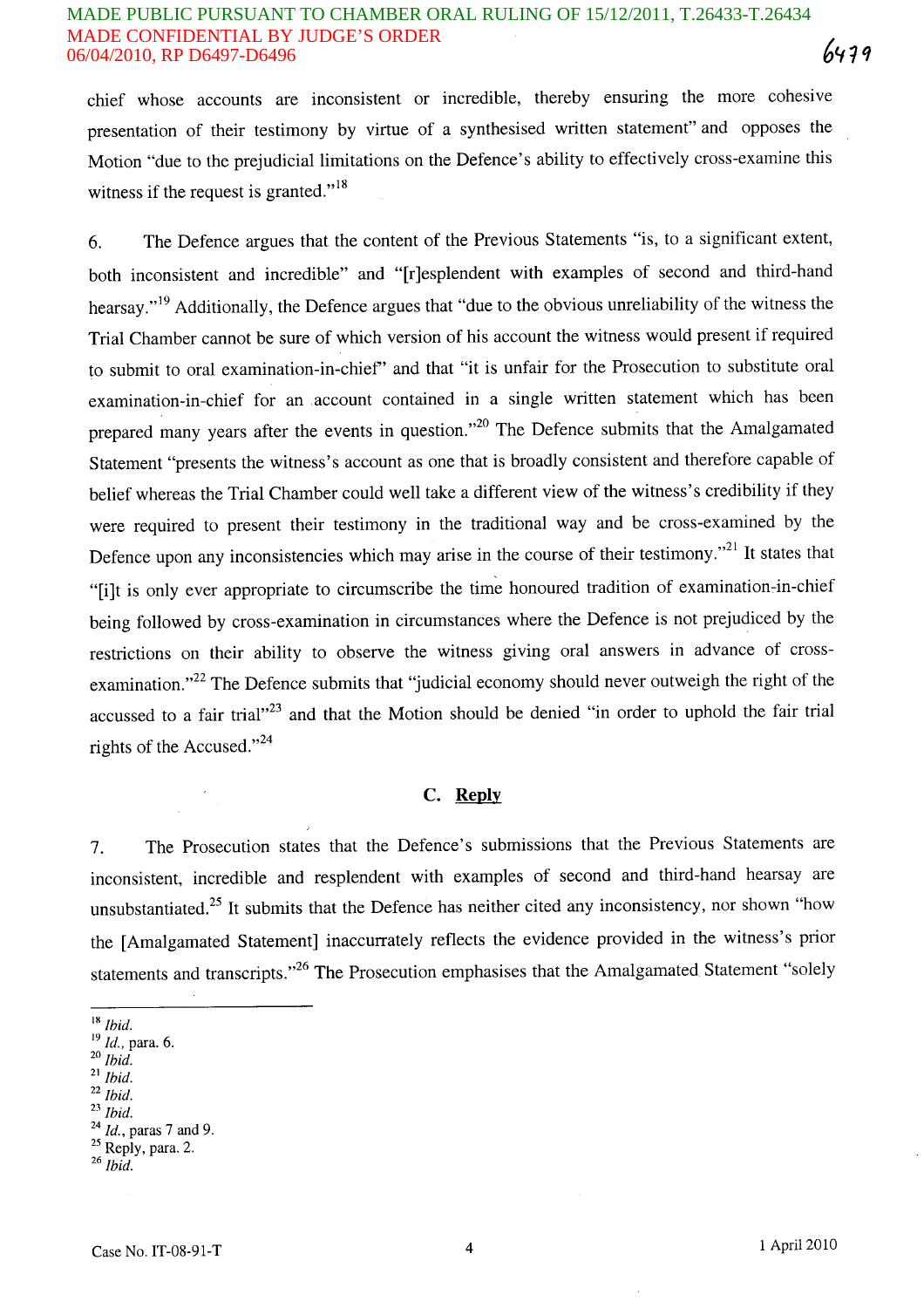#### MADE PUBLIC PURSUANT TO CHAMBER ORAL RULING OF 15/12/2011, T.26433-T.26434 MADE CONFIDENTIAL BY JUDGE'S ORDER 6438 06/04/2010, RP D6497-D6496

for the purposes of efficiency, clarity and avoiding unnecessary repetition and the presentation of irrelevant information that would result from the submission of the multiple statements and transcripts by this witness."<sup>27</sup> The Prosecution asserts that "any alleged internal inconsistencies [...] would go to the weight to be attributed to this witness's evidence, and would not automatically preclude its admission."<sup>28</sup> The Prosecution notes that "one of the purposes of the cross-examination of a Rule 92ter witness is for the Defence to explore any alleged inconsistencies in a witness's prior statements and transcripts."<sup>29</sup>

# **11. DISCUSSION**

8. The Trial Chamber accepts that hearing Predrag Radulovic pursuant to Rule 92 ter might save some time in court compared to his testimony viva voce but finds that judicial economy is not the only parameter that guides the Trial Chamber in its determination of the mode of testimony of the witnesses. For the reasons set out below, the Trial Chamber will deny the Prosecution's request for alteration of the conditions for this witness's testimony.

9. In reaching its conclusion, the Trial Chamber has been guided by the "best evidence rule". $30$ The Trial Chamber notes that the Defence, referring to the numerous prior statements and interviews of the witness's, strongly questions the credibility of Pedrag Radulovic. While the Trial Chamber will not make a determination of the credibility or reliability of the witness's evidence at this point in the proceedings, it considers that the best evidence rule requires, in the present situation, that the Trial Chamber hear the witness's testimony firsthand.

10. The nature of the expected testimony of Pedrag Radulovic as a senior official in the SNB at the CSB in Banja Luka, the scope of the facts on which the witness will testify according to the Rule 65 fer summary of his evidence and the fact that he has not previously testified before the Tribunal, lead the Trial Chamber to conclude that the benefit of hearing this witness viva voce outweighs the purported advantages of admitting his evidence pursuant Rule 92 ter.

11. The Trial Chamber acknowledges the complex and lengthy nature of the witness's testimony. It is also conscious of the fact that Pedrag Radulovic was interviewed on numerous occasions and that Pedrag Radulović's evidence was reassessed after 8 June 2009, the date on which the Prosecution submitted its estimates pursuant Rule 65 ter(F). While the Chamber is not

<sup>27</sup>*Ibid.* 

<sup>28</sup>*Id.,* para. 3.

<sup>&</sup>lt;sup>29</sup> Id., para. 3, also stating that the Amalgamated Statemend cites the pages of the witness's prior statements and interview transcripts "[t]o assist the Defence in its preparations".

<sup>&</sup>lt;sup>30</sup> Guidelines, para. 1.